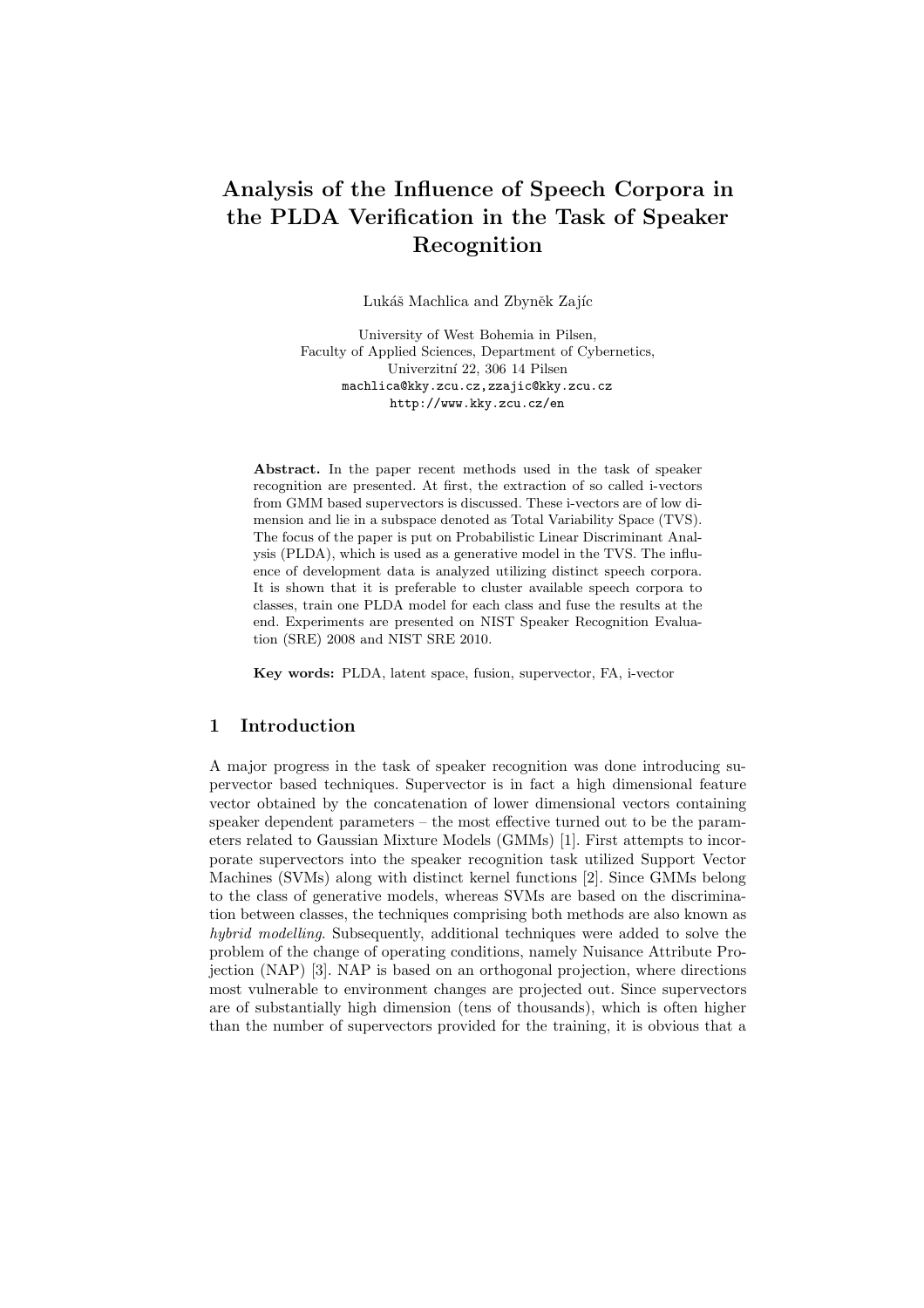#### 2 L. Machlica, Z. Zajíc

lot of dimensions will be correlated with each other, and that the information about the identity will be contained in a subspace of a much lower dimension. This idea was incorporated into the principle of Joint Factor Analysis (JFA) [4], where the word joint refers to the fact that not only the speaker, but also the channel variabilities are treated in one JFA model. However, since experiments in [5] showed that the channel space obtained by JFA does still contain some information about the speaker's identity, JFA was slightly adjusted giving rise to *identity vectors*, or *i-vectors* [6]. The main difference between JFA and i-vectors is that i-vectors do not distinguish between speaker and channel space. They work with a *total variability space* containing simultaneously speaker and channel variabilities, whereas JFA treats both spaces individually.

Parallel to JFA a very similar approach was introduced in the image recognition called Probabilistic Linear Discriminant Analysis (PLDA) [7]. The only difference from JFA is that in PLDA ordinary feature vectors are used instead of GMM based supervectors (for details on the treatment of supervectors in JFA see [4]). Since PLDA is a generative model, it allows to compute the probability that several i-vectors originate from the same source, and thus it is well suited as a verification tool for a speaker recognition system [8]. System presented in this paper will utilize i-vectors (described in Section 3) based on GMM supervectors (see Section 2) with a PLDA model (refer to Section 4) used in the verification phase.

The crucial problem when proposing a speaker verification system composed of modules (e.g. JFA, PLDA) described above is that data from a lot of speakers are required, moreover several sessions have to be available for each speaker in order to train a reliable i-vector extractor and a PLDA model. The problem faced in this paper will address the question whether distinct speech corpora (e.g. Switchboard 1, Switchboard 2, NIST SRE 2004, NIST SRE 2006, etc.) should be pooled together and used to train one PLDA model, or if each corpus should be used individually to train a separate PLDA model. In the latter scenario the results are fused at the end. Experiments can be found in Section 5.

# 2 Supervector Extraction based on GMMs

At first a Universal Background Model (UBM) has to be trained. UBM is in fact a Gaussian Mixture Model (GMM), however it is trained from a set containing a lot of speakers. The speakers data should match all the conditions, in which the recognition system is going to be used. UBM consists of a set of parameters  $\lambda_{\text{UBM}} = {\omega_m, \mu_m, C_m}_{m=1}^M$ , where M is the number of Gaussians in the UBM,  $\omega_m$ ,  $\mu_m$ ,  $C_m$  are the weight, mean and covariance of the m<sup>th</sup> Gaussian, respectively. Let  $\mathbf{O}_s = {\{\boldsymbol{o}_{st}\}}_{t=1}^{T_s}$  be the set of  $T_s$  feature vectors  $\boldsymbol{o}_{st}$  of dimension D belonging to the  $s^{\text{th}}$  speaker, and

$$
\gamma_m(\boldsymbol{o}_{st}) = \frac{\omega_m \mathcal{N}(\boldsymbol{o}_{st}; \boldsymbol{\mu}_m, \boldsymbol{C}_m)}{\sum_{m=1}^M \omega_m \mathcal{N}(\boldsymbol{o}_{st}; \boldsymbol{\mu}_m, \boldsymbol{C}_m)}
$$
(1)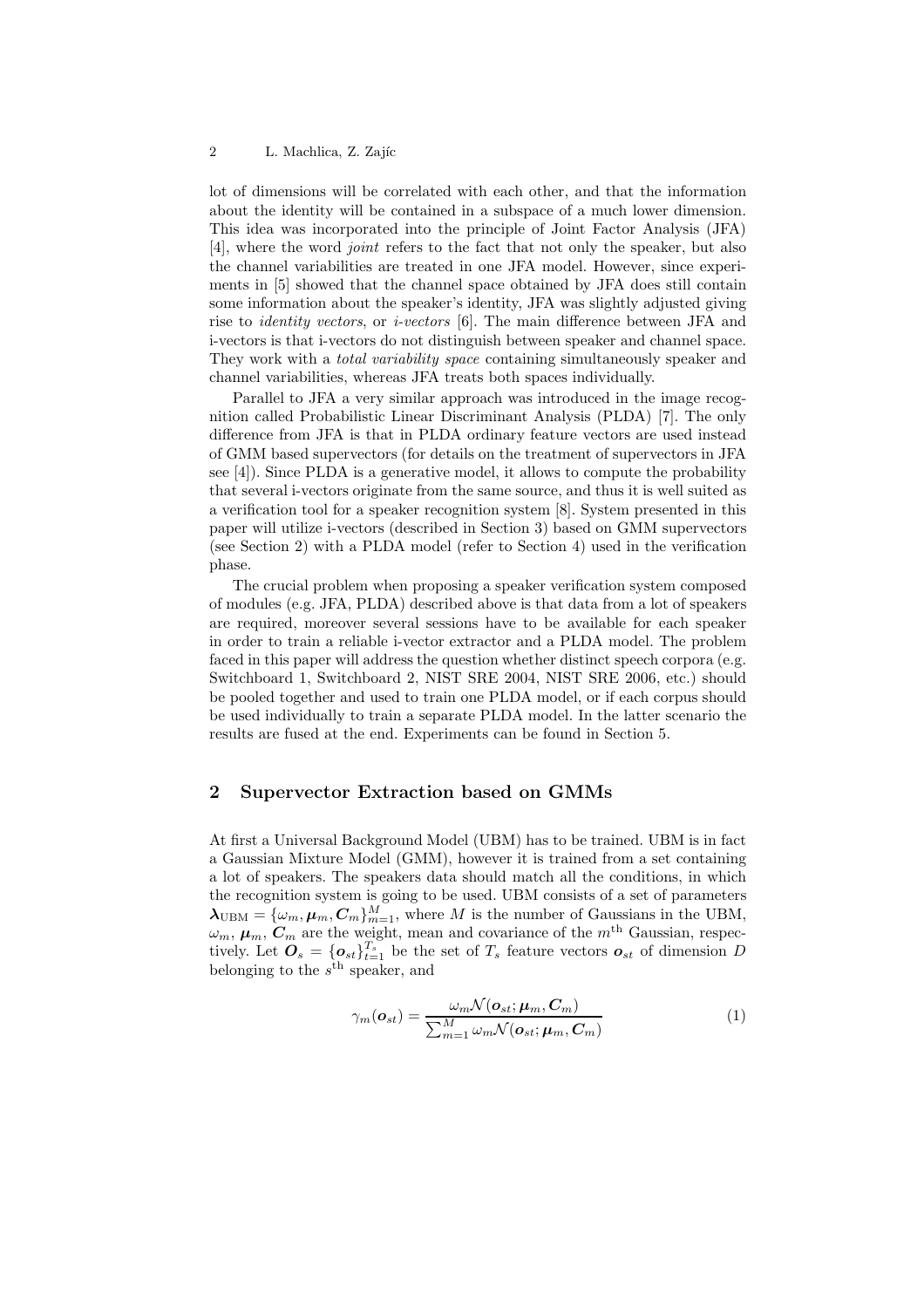be the posterior probability of  $m<sup>th</sup>$  Gaussian given a feature vector  $o_{st}$ . And let  $m_0 = [\mu_1^{\mathrm{T}}, \ldots, \mu_m^{\mathrm{T}}, \ldots, \mu_M^{\mathrm{T}}]^{\mathrm{T}}$  be the supervector composed of UBM means. Then, for each speaker two supervectors are extracted

$$
\boldsymbol{n}_s = \sum_{t=1}^{T_s} \left( \left[ \gamma_1(\boldsymbol{o}_{st}), \dots, \gamma_m(\boldsymbol{o}_{st}), \dots, \gamma_M(\boldsymbol{o}_{st}) \right]^{\mathrm{T}} \otimes \mathbf{1}_D \right) \text{ of size } DM \times 1,
$$
  

$$
\boldsymbol{b}_s = \sum_{t=1}^{T_s} \left[ \gamma_1(\boldsymbol{o}_{st}) \boldsymbol{o}_{st}^{\mathrm{T}}, \dots, \gamma_m(\boldsymbol{o}_{st}) \boldsymbol{o}_{st}^{\mathrm{T}}, \dots, \gamma_M(\boldsymbol{o}_{st}) \boldsymbol{o}_{st}^{\mathrm{T}} \right]^{\mathrm{T}} \text{ of size } DM \times 1, \quad (2)
$$

where  $\otimes$  is the Kronecker product, and  $\mathbf{1}_D$  is a D dimensional vector of ones. Note that  $n<sub>s</sub>$  is the supervector containing "soft" counts of feature vectors aligned to Gaussians  $1, \ldots, M$ , and denoting  $N_s$  a diagonal matrix containing  $n_s$  on its diagonal,  $m_s = N_s^{-1}b_s$  is the new Maximum Likelihood (ML) estimate of supervector  $m_0$  given the dataset  $O_s$ . At last note that the Maximum Aposteriory Probability (MAP) adaptation [9] of means of the UBM according to the given data set  $\mathcal{O}_s$  expressed in the supervector notation is given as  $m_{\text{MAP}} = \tau m_s + (1 - \tau) m_0$  for some relevance factor  $\tau$ .

# 3 i-Vector Extraction

The concept of the i-vectors extraction is based on Factor Analysis (FA) extended to handle session and speaker variabilities of supervectors to Joint Factor Analysis (JFA) [4]. Contrary to JFA, different sessions of the same speaker are considered to be produced by different speakers [5]. The generative i-vector model has the form

$$
\psi_s = m_0 + Tw_s + \epsilon, \ \ w_s \sim \mathcal{N}(\mathbf{0}, \mathbf{I}), \ \ \epsilon \sim \mathcal{N}(\mathbf{0}, \boldsymbol{\Sigma})
$$
 (3)

where **T** (of size  $D \times D_w$ ) is called the total variability space matrix (it contains both the variabilities between speakers and the channel variabilities between distinct sessions of a speaker),  $w_s$  is the s<sup>th</sup> speaker's i-vector of dimension  $D_w$ having standard Gaussian distribution,  $m_0$  is the mean vector of  $\psi_s$ , however often the UBM's mean supervector is taken instead as a good approximation (therefore the same notation  $m_0$  is used), and  $\epsilon$  is some residual noise with a diagonal covariance  $\Sigma$  constructed from covariance matrices  $C_1, \ldots, C_m$  of the UBM ordered on the diagonal of  $\Sigma$ .

To train the matrix  $T$  two steps are iterated in a sequence. Given a training set of S couples of supervectors  $b_s$ ,  $n_s$ , and the diagonal matrix  $N_s$  containing  $n<sub>s</sub>$  on its diagonal, these steps are:

1. use previous estimate of  $T$  to extract new i-vectors for all speakers  $1, \ldots, S$ 

$$
\mathbf{w}_s = (\mathbf{I} + \mathbf{T}^{\mathrm{T}} \mathbf{\Sigma}^{-1} \mathbf{N}_s \mathbf{T})^{-1} \mathbf{T}^{\mathrm{T}} \mathbf{\Sigma}^{-1} \bar{\mathbf{b}}_s, \tag{4}
$$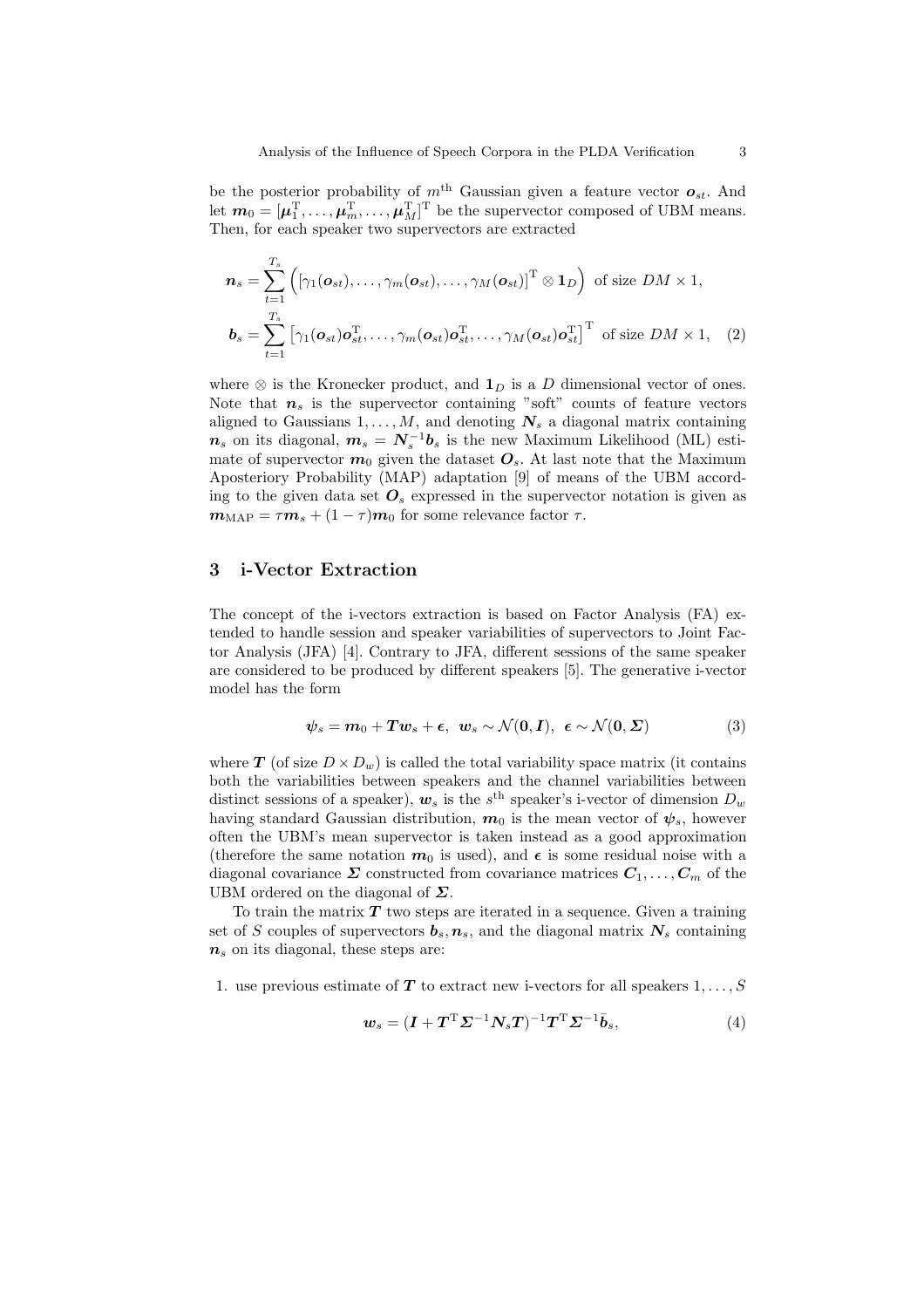#### 4 L. Machlica, Z. Zajíc

2. according to the new i-vectors compute block-wise a new estimate of  $T$ 

$$
\boldsymbol{T}_{m} = \left(\sum_{s=1}^{S} \bar{\boldsymbol{b}}_{sm} \boldsymbol{w}_{s}^{\mathrm{T}}\right) \left(\sum_{s=1}^{S} \boldsymbol{N}_{sm} \left(\boldsymbol{w}_{s} \boldsymbol{w}_{s}^{\mathrm{T}} + \left(\boldsymbol{I} + \boldsymbol{T}^{\mathrm{T}} \boldsymbol{\Sigma}^{-1} \boldsymbol{N}_{s} \boldsymbol{T}\right)^{-1}\right)\right)^{-1}, \tag{5}
$$

where  $\bar{b}_s = b_s - N_s m_0$  is the centered version of  $b_s$  around the mean  $m_0$ , and the index m in  $T_m$ ,  $\bar{b}_{sm}$ ,  $n_{sm}$  (and  $N_{sm}$ ) refers to blocks of T,  $\bar{b}_s$ ,  $n_s$  (and thus to  $N_{sm}$ ) of sizes  $D \times D_w$ ,  $D \times 1$ ,  $D \times 1$  so that  $\boldsymbol{T}^{\mathrm{T}} = [\boldsymbol{T}_1^{\mathrm{T}}, \boldsymbol{T}_2^{\mathrm{T}}, \dots, \boldsymbol{T}_M^{\mathrm{T}}]$ ,  $\bar{b}_s^{\mathrm{T}} = [\bar{b}_{s1}^{\mathrm{T}}, \bar{b}_{s2}^{\mathrm{T}}, \ldots, \bar{b}_{M}^{\mathrm{T}}], n_s^{\mathrm{T}} = [n_{s1}^{\mathrm{T}}, n_{s2}^{\mathrm{T}}, \ldots, n_{M}^{\mathrm{T}}],$  respectively. In fact, also  $\Sigma$ may be updated in each iteration, for details see [10].

# 4 Probabilistic Linear Discriminant Analysis (PLDA)

Let us assume that the i-vector extractor (4) was already trained, and that for each feature set  $\mathbf{O}_s$  of a speaker s one i-vector  $\mathbf{w}_s$  was extracted. Further, let us assume that several sessions  ${O_{sh}}_{h=1}^{H_s}$  of a speaker s are available, and that for each set of feature vectors  $O_{sh}$  of each session  $h = 1, \ldots, H_s$  one i-vector  $w_{sh}$  was extracted. Since in the i-vector extraction phase no distinction between session space and speaker space were made a new model in the total variability space will be now described that is going to utilize also the session variabilities.

PLDA is a generative model of the form

$$
\mathbf{w}_{sh} = \mathbf{m}_w + \mathbf{F} \mathbf{z}_s + \mathbf{G} \mathbf{r}_{sh} + \boldsymbol{\epsilon}, \ \boldsymbol{\epsilon} \sim \mathcal{N}(\mathbf{0}, \mathbf{S}) \tag{6}
$$

where  $m_w$  is the mean of  $w_{sh}$ , columns of F span the speaker identity space,  $z_s$  of dimension  $D_z$  are coordinates in this space and they do not change across sessions of one speaker, columns of  $G$  span the channel space,  $r_{sh}$  of dimension  $D_r$  are the session dependent speaker factors, and  $\epsilon$  is some residual noise with diagonal covariance  $S$  and a zero mean. Further restrictions are put on distributions of latent variables  $z_s$  and  $r_{sh}$ , namely that both follow standard Gaussian distribution  $\mathcal{N}(\mathbf{0}, \mathbf{I})$ . Hence,  $\mathbf{w}_{sh} \sim \mathcal{N}(\mathbf{m}_w, \mathbf{F} \mathbf{F}^{\mathrm{T}} + \mathbf{G} \mathbf{G}^{\mathrm{T}} + \mathbf{S})$ . It is common and reasonable assumption that  $D_z \ll D_w$  and that  $D_z + D_r \approx D_w$ . To train the model parameters  $\boldsymbol{F}$ ,  $\boldsymbol{G}$  and  $\boldsymbol{S}$  one has to solve the system of equations [7]

$$
\begin{bmatrix} w_{s1}-m_w \\ w_{s2}-m_w \\ \vdots \\ w_{sH_s}-m_w \end{bmatrix} = \begin{bmatrix} F\ G\ 0\ \dots\ 0 \\ F\ 0\ G\ \dots\ 0 \\ \vdots\ \vdots\ \vdots\ \ddots\ \vdots \\ F\ 0\ \ 0\ \dots\ G \end{bmatrix} \begin{bmatrix} z_s \\ r_{s1} \\ r_{s2} \\ \vdots \\ r_{sH_s} \end{bmatrix} + \begin{bmatrix} \epsilon_1 \\ \epsilon_2 \\ \vdots \\ \epsilon_{H_s} \end{bmatrix},\ \hat{\mathbf{\Sigma}}_{H_s} = \begin{bmatrix} S\ 0\ \dots\ 0 \\ 0\ S\ \dots\ 0 \\ \vdots\ \vdots\ \ddots\ \vdots \\ 0\ 0\ \dots\ S \end{bmatrix}, \quad (7)
$$

and when rewritten to a compact form we get

$$
\hat{\boldsymbol{w}}_s = \boldsymbol{A}_{H_s} \hat{\boldsymbol{z}}_s + \hat{\boldsymbol{\epsilon}},\tag{8}
$$

where  $\hat{\epsilon} \sim \mathcal{N}(\mathbf{0}, \hat{\Sigma}_{H_s})$ . Matrices  $\mathbf{A}_{H_s}, \hat{\Sigma}_{H_s}$  depend on s through the number of their row- and column-blocks given by the number of sessions  $H_s$  of speaker s.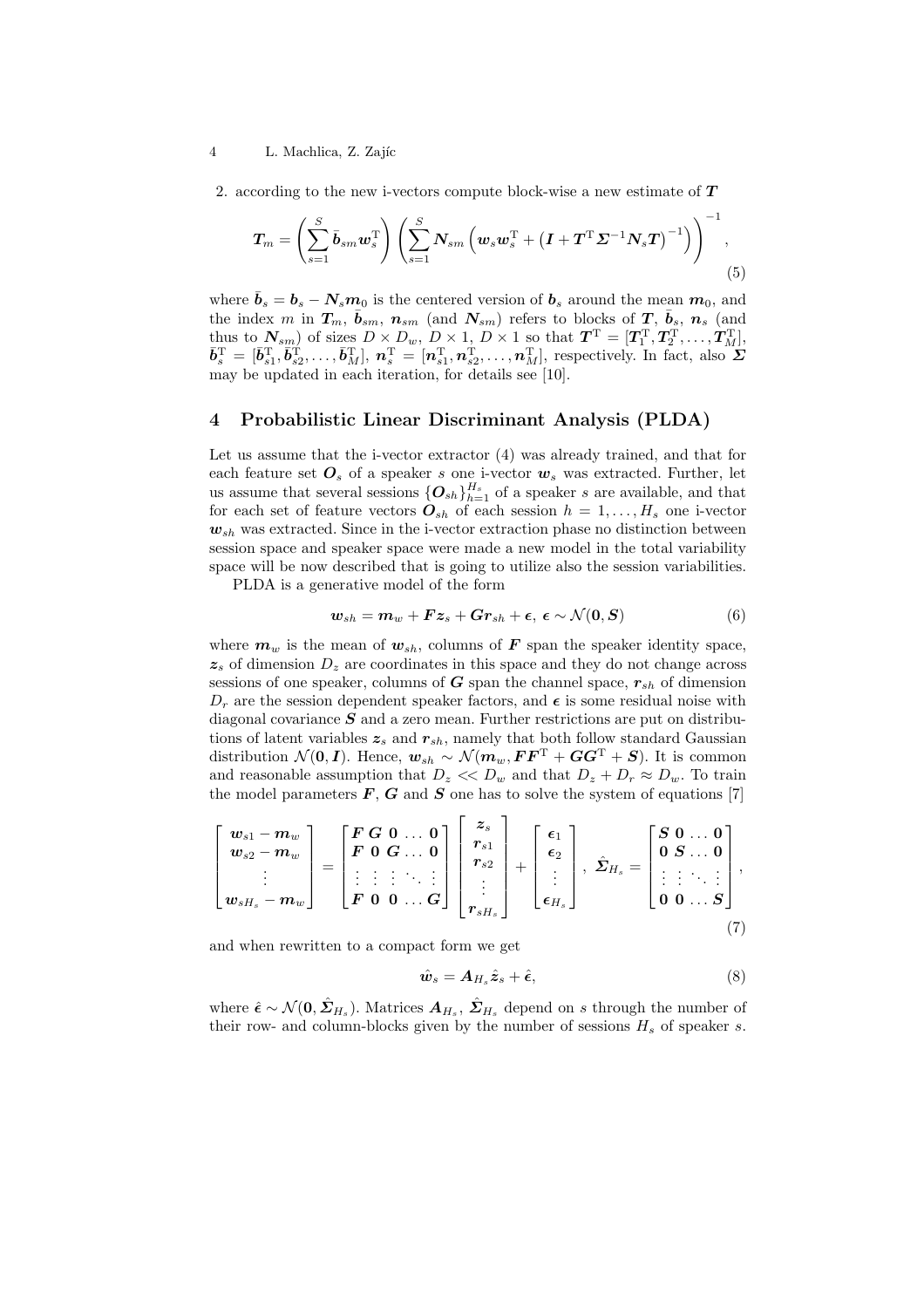Problem (8) is a standard FA problem, for details on how to solve it see the appendix in [7].

#### 4.1 Verification

In the verification phase two hypotheses are tested [7], namely

– hypotheses  $\mathcal{H}_s$  that two i-vectors  $w_1$  and  $w_2$  share the same identity,

– hypotheses  $\mathcal{H}_d$  that the identity of two i-vectors  $w_1$  and  $w_2$  differs.

The log-likelihood ratio is given as

$$
\begin{split} &\text{LLR}(\boldsymbol{w}_1, \boldsymbol{w}_2) = \log \frac{p(\boldsymbol{w}_1, \boldsymbol{w}_2 | \mathcal{H}_s)}{p(\boldsymbol{w}_1 | \mathcal{H}_d) p(\boldsymbol{w}_2 | \mathcal{H}_d)} = \\ &= \log \mathcal{N}\left(\begin{bmatrix} \boldsymbol{w}_1 \\ \boldsymbol{w}_2 \end{bmatrix}; \begin{bmatrix} \boldsymbol{m}_w \\ \boldsymbol{m}_w \end{bmatrix}, \begin{bmatrix} \boldsymbol{C}_w & \boldsymbol{C}_F \\ \boldsymbol{C}_F & \boldsymbol{C}_w \end{bmatrix}\right) - \log \mathcal{N}\left(\begin{bmatrix} \boldsymbol{w}_1 \\ \boldsymbol{w}_2 \end{bmatrix}; \begin{bmatrix} \boldsymbol{m}_w \\ \boldsymbol{m}_w \end{bmatrix}, \begin{bmatrix} \boldsymbol{C}_w & \boldsymbol{0} \\ \boldsymbol{0} & \boldsymbol{C}_w \end{bmatrix}\right), \end{split} \tag{9}
$$

where  $C_w = \boldsymbol{F} \boldsymbol{F}^{\mathrm{T}} + \boldsymbol{G} \boldsymbol{G}^{\mathrm{T}} + \boldsymbol{S}$  and  $C_F = \boldsymbol{F} \boldsymbol{F}^{\mathrm{T}}$ . Note that in this verification scenario we do not care about the form of the decomposition of  $w_1$  or  $w_2$  (latent variables  $z_s$ ,  $r_{sh}$  stay unknown). The question stated is whether two vectors share the same identity given the subspaces generated by  $\boldsymbol{F}$  and  $\boldsymbol{G}$ .

# 5 Experiments

The question raised is whether all the available data from several distinct corpora should be pooled and used to train one PLDA model (thus find a decomposition of the total variability space based on all the available data), or if it would be more efficient to find a characteristic decomposition of the total variability space for each corpus individually (hence train several PLDA models), score each pair of vectors in relation to each total space decomposition, and finally fuse the obtained scores (we will use linear combination). We believe that the latter case makes the verification more robust since possible undesirable deviations in acoustic conditions of distinct corpora may become less evident. However, individual corpora still have to contain enough data to be able to train a reliable PLDA model.

## 5.1 Used Corpora

In order to be able to perform reliable tests we utilized corpora: NIST SRE 2004, NIST SRE 2005, NIST SRE 2006, Switchboard 1 Release 2 and Switchboard 2 Phase 3 for development purposes, and NIST SRE 2008, NIST SRE 2010 were used for calibration of Fusion Coefficients (FCs), and for the evaluation of generality of obtained FCs, respectively. We used only those speakers from development corpora who had more than 4 recorded sessions. Further, the development corpora were divided into 3 classes: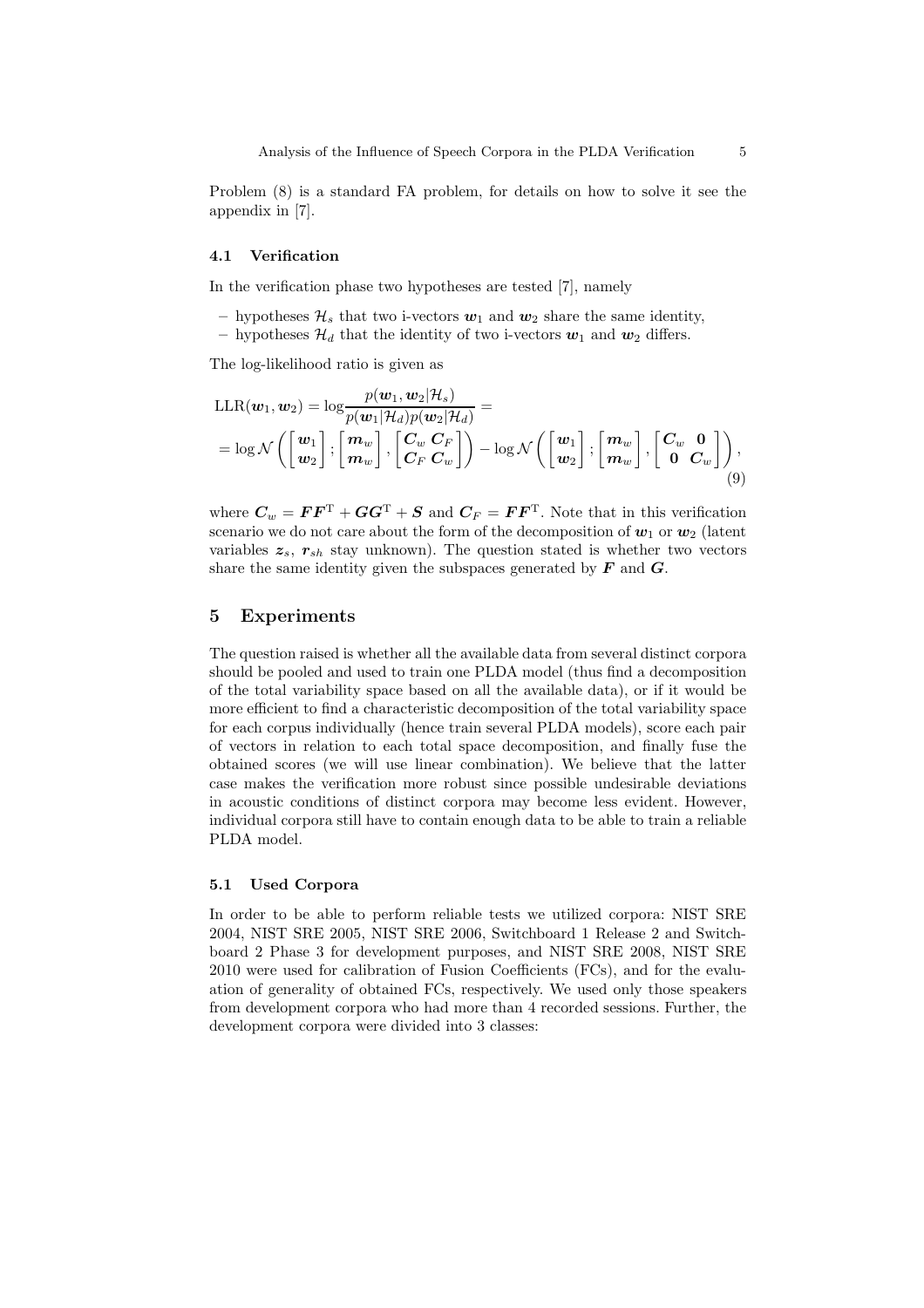- 6 L. Machlica, Z. Zajíc
- 1. NIST040506 containing 3787 recordings of 465 males of approximately 8 sessions for each male speaker,
- 2. SW1 containing 2342 recordings of 211 males of approximately 11 sessions for each male speaker,
- 3. SW2 containing 2183 recordings of 216 males of approximately 10 sessions for each male speaker,

Each of the recordings had approximately 5 minutes in duration including the silence. The division into the classes was made in relation to the similarity of corpora determined according to recording conditions given in the LDC Corpus Catalog<sup>1</sup>.

In order to train the FCs "short2-short3 trials" from NIST SRE 2008 [11] were utilized, only telephone speech from males was used (648 target speakers and 1535 test speakers) yielding 16968 trials in total. To test the validity of learned FCs "core-core trials" from NIST SRE 2010 [12] were used, and again only telephone speech from males was used (1394 target speakers and 2474 test speakers) yielding 74762 trials in total. The duration of all the test and target recordings in both corpora was approximately 5 minutes including the silence.

## 5.2 Feature Extraction

The feature extraction was based on Linear Frequency Cepstral Coefficients (LFCCs), Hamming window of length 25 ms was used, the shift of the window was set to 10 ms. 25 triangular filter banks were spread linearly across the frequency spectrum, and 20 LFCCs were extracted, delta coefficients were added leading to a 40 dimensional feature vector. Also the Feature Warping (FW) normalization procedure was applied utilizing a sliding window of length 3 seconds. Right before the FW Voice Activity Detector (VAD), based on detection of energies in filter banks located in the frequency domain, was used in order to discard the non-speech frames. All the feature vectors were at the end down-sampled by a factor of 2.

The number of Gaussians in the UBM was set to 1024. The size of the total variability space matrix T in the i-vector extraction was set to  $1024 * 40 \times 800$ , thus the latent dimension (dimension of i-vectors) was  $D_w = 800$ . At last, the dimension of the speaker identity space in the PLDA model was set to  $D_z = 100$ and the dimension of the session/channel space was set to  $D_r = 800$ , thus F was of size  $800 \times 100$ , and the channel matrix was a square matrix of size  $800 \times 800$ . The disproportion between dimensions of speaker and channel subspaces was adopted from [8].

## 5.3 Results and Analysis

UBM and the i-vector's extractor described in Section 3 were trained on the pooled dataset NIST040506 + SW1 + SW2. Next, three PLDA models were

 $1$  http://www.ldc.upenn.edu/Catalog/index.jsp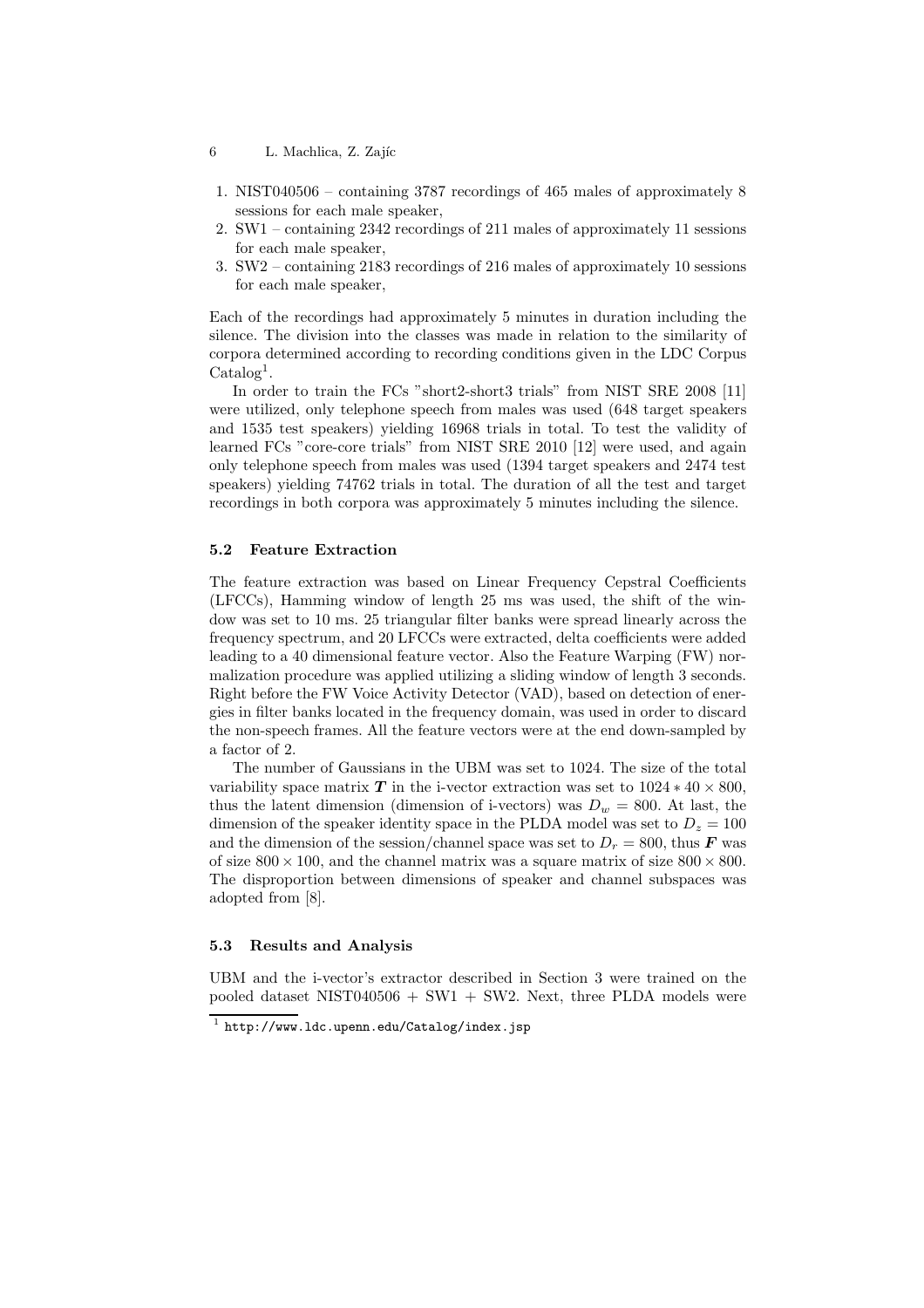trained utilizing subsequently each of the 3 corpora classes. Trials from NIST SRE 2008 were then scored using all 3 PLDA models, and the scores were used to train the fusion coefficients via the linear logistic regression from the FoCal toolkit [13]. Finally, in order to test the validity of learned FCs the same approach was performed with trials from NIST SRE 2010, but the already learned FCs were used in the linear combination of obtained scores. Results are shown in Figure 1 and Table 1, also minimum of the Decision Cost Function (DCF) is reported. In order to compute the value of DCF the cost of missing a target was set to 10, the cost of the false alarm was set to 1, and the probability of seeing a true trial was set to 0.01. These values are adopted from the NIST Speaker Recognition Evaluation (SRE) 2008 [11].

We have trained one PLDA model also from polled corpora NIST040506 + SW1 + SW2 (this was not used in the fusion). Best results are obtained for the fused system in both NIST SRE 2008 and NIST SRE 2010. Note that PLDA trained only on SW2 outperforms all the other PLDA models trained on other corpora (even on the pooled corpora), but the fusion still increases the performance of the speaker verification system. However, in real conditions one can not rely only on one corpus (in this case it would be SW2) performing best on the development set.



Fig. 1. DET curves for NIST SRE 2008 and NIST SRE 2010. Circles denote points where minDCF occurred.

Table 1. Results are given as EER  $[\%]$  / minDCF. In the last column of the table also results for PLDA trained on pooled corpora NIST040506  $+$  SW1  $+$  SW2 is given.

|           | SW1 | SW2 | NIST040506 FUSION                                                                          | pooled |
|-----------|-----|-----|--------------------------------------------------------------------------------------------|--------|
|           |     |     | NIST 2008   $9.87/0.034$   $8.47/0.041$   $8.83/0.043$   <b>7.06/0.031</b>   $8.78/0.045$  |        |
| NIST 2010 |     |     | $\mid$ 9.89/0.050 $\mid$ 8.11/0.046 $\mid$ 11.58/0.057 $\mid$ 7.58/0.043 $\mid$ 9.26/0.051 |        |